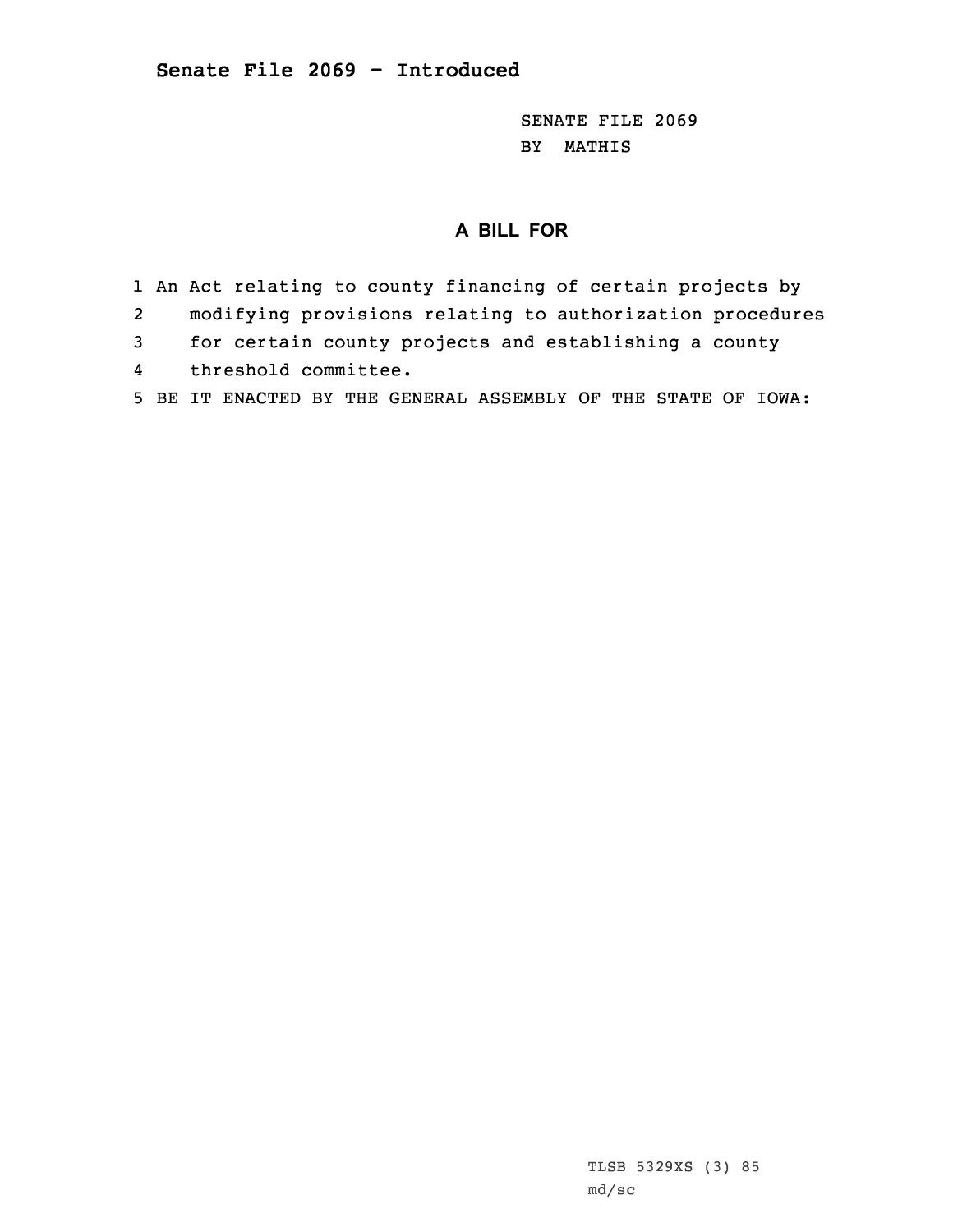1Section 1. Section 331.301, subsection 10, paragraph e, 2 subparagraph (1), subparagraph division (a), Code 2014, is 3 amended to read as follows:

4 (a) The board must follow substantially the authorization procedures of section 331.443 to authorize <sup>a</sup> lease or lease-purchase contract for personal property which is payable from the general fund. The board must follow substantially the authorization procedures of section 331.443 to authorize <sup>a</sup> lease or lease-purchase contract for real property which is payable from the general fund if the principal amount of the lease-purchase contract does not exceed the following limits: 12(i) Four hundred thousand One million dollars in a county

13 having <sup>a</sup> population of twenty-five thousand or less.

14(ii) Five hundred thousand Two million dollars in a county 15 having <sup>a</sup> population of more than twenty-five thousand but not 16 more than fifty thousand.

17 (iii) Six hundred thousand Three million dollars in a county 18 having <sup>a</sup> population of more than fifty thousand but not more 19 than one hundred thousand.

20 (iv) Eight hundred thousand Four million dollars in a county 21 having <sup>a</sup> population of more than one hundred thousand but not 22 more than two hundred thousand.

23 (v)  $\Theta$ ne Five million dollars in a county having a population 24 of more than two hundred thousand.

 Sec. 2. Section 331.441, subsection 2, paragraph b, subparagraph (5), Code 2014, is amended to read as follows: (5) Public buildings, including the site or grounds of, and the erection, equipment, remodeling, or reconstruction of, and additions or extensions to the buildings, and including the provision and maintenance of juvenile detention or shelter care 31 facilities, when the cost principal amount of the bonds does not exceed the following limits:

33 (a) Six hundred thousand One million dollars in a county 34 having <sup>a</sup> population of twenty-five thousand or less.

35 (b) Seven hundred fifty thousand Two million dollars in <sup>a</sup>

LSB 5329XS (3) 85

-1-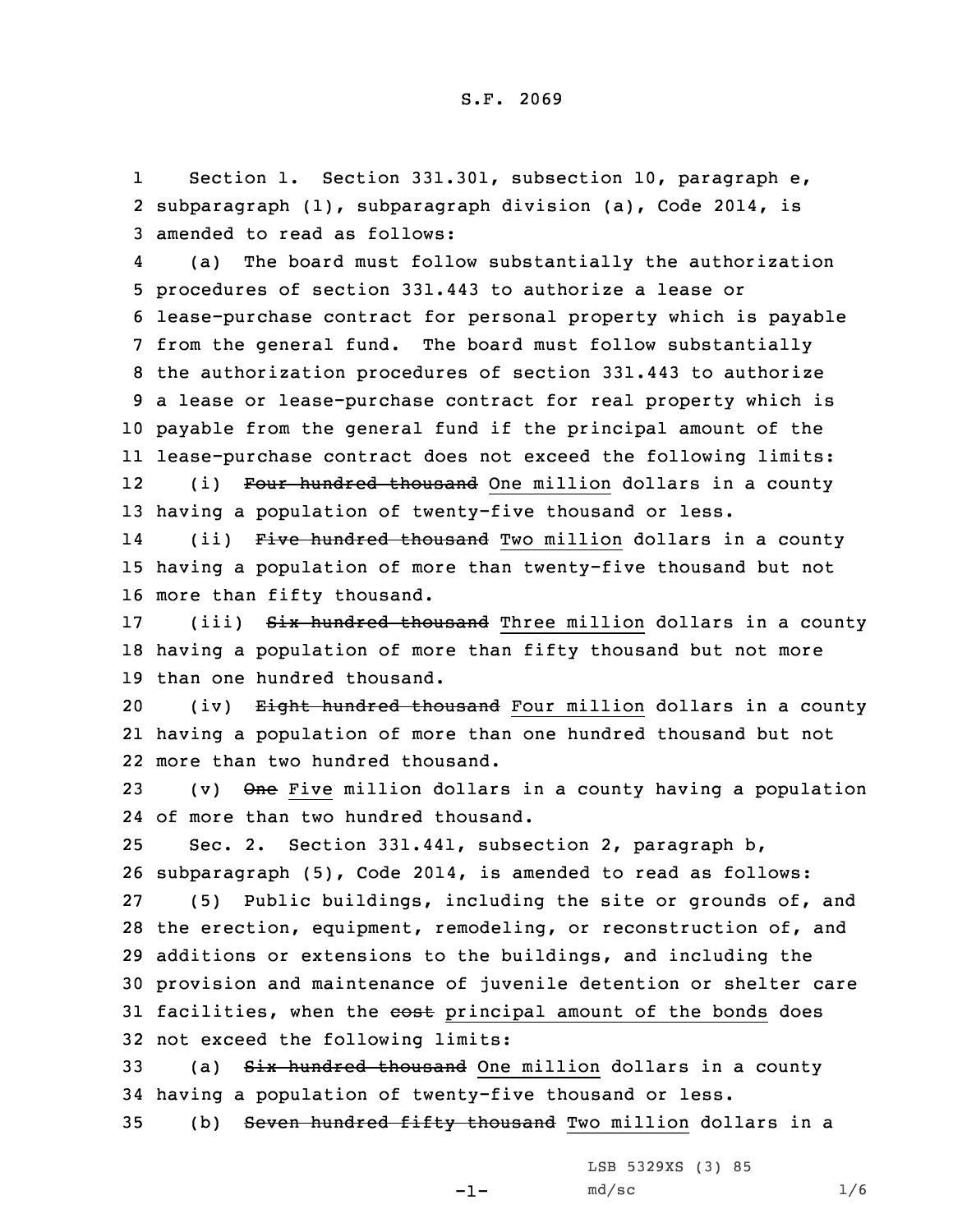1 county having <sup>a</sup> population of more than twenty-five thousand 2 but not more than fifty thousand.

3 (c) <del>Nine hundred thousand</del> Three million dollars in a county 4 having <sup>a</sup> population of more than fifty thousand but not more 5 than one hundred thousand.

6 (d) One Four million two hundred thousand dollars in a 7 county having <sup>a</sup> population of more than one hundred thousand 8 but not more than two hundred thousand.

9 (e) One Five million five hundred thousand dollars in a 10 county having <sup>a</sup> population of more than two hundred thousand. 11 Sec. 3. Section 331.441, subsection 2, paragraph c, 12 subparagraph (9), Code 2014, is amended to read as follows: 13 (9) Public buildings, including the site or grounds of, 14 the erection, equipment, remodeling, or reconstruction of, and 15 additions or extensions to the buildings, and including the 16 provision and maintenance of juvenile detention or shelter care 17 facilities, when the cost principal amount of the bonds exceeds <sup>18</sup> the limits stated in subsection 2, paragraph *"b"*, subparagraph 19 (5).

20 Sec. 4. NEW SECTION. **331.441A County threshold committee** 21 **—— adjustments —— notice.**

22 1. The director of the department of management shall appoint <sup>a</sup> county threshold committee. The committee shall consist of seven members, three of whom shall be representatives of counties, three of whom shall be representatives of private sector contractor organizations, and with the remaining member being the director of the department of management or the director's designee, who shall serve as chairperson of the committee. <sup>A</sup> vacancy in the membership of the committee shall be filled by the director.

 2. The committee shall review the thresholds applicable to county lease and lease-purchase contracts under section 331.301, subsection 10, paragraph *"e"*, subparagraph (1), subparagraph division (a), and to county projects defined as an essential county purpose under section 331.441, subsection

 $-2-$ 

LSB 5329XS (3) 85  $md/sec$  2/6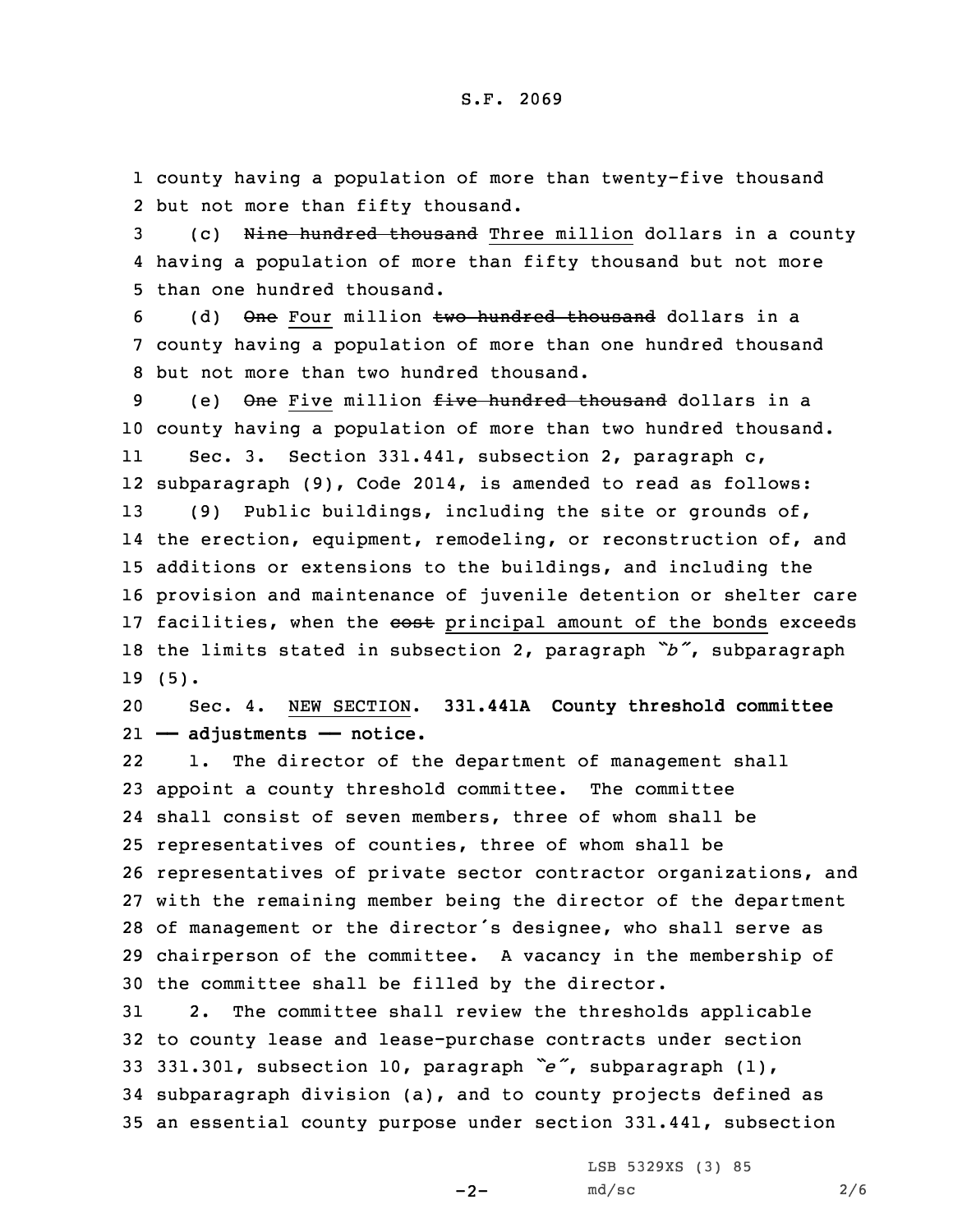2, paragraph *"b"*, subparagraph (5), or <sup>a</sup> general county purpose under section 331.441, subsection 2, paragraph *"c"*, subparagraph (9). The committee shall review price adjustments for all types of such contracts and projects based on changes in the construction price index from the preceding year. Upon completion of the review, the committee may make adjustments in the applicable thresholds for types of contracts and projects based on the price adjustments. However, <sup>a</sup> threshold shall not be adjusted to an amount that is less than the threshold applicable to <sup>a</sup> county on July 1, 2014, as provided in section 331.301 or section 331.441. An adjusted threshold shall take effect as provided in subsection 3, and shall remain in effect until <sup>a</sup> new adjusted threshold is established and becomes effective as provided in this section.

 3. The committee shall meet to conduct the review and make the adjustments described in this section on or before August 1 of every other year, or of every year if determined necessary by the committee. By September 1 of each year in which <sup>a</sup> committee makes adjustments in the thresholds, the director shall cause an advisory notice to be published in the Iowa administrative bulletin and in <sup>a</sup> newspaper of general circulation in this state, stating the adjusted thresholds to be in effect on January 1 of the following year, as established by the committee under this section.

25 EXPLANATION

26 **The inclusion of this explanation does not constitute agreement with** <sup>27</sup> **the explanation's substance by the members of the general assembly.**

 This bill relates to county finance by modifying provisions relating to the authorization procedures for county projects by raising certain limitation amounts and by establishing <sup>a</sup> county threshold committee.

 The bill increases the threshold amounts that determine whether <sup>a</sup> project can be undertaken using the procedures for essential county purpose bonds when the project involves <sup>a</sup> lease contract or <sup>a</sup> lease-purchase contract. The bill

 $-3-$ 

LSB 5329XS (3) 85  $md/sec$  3/6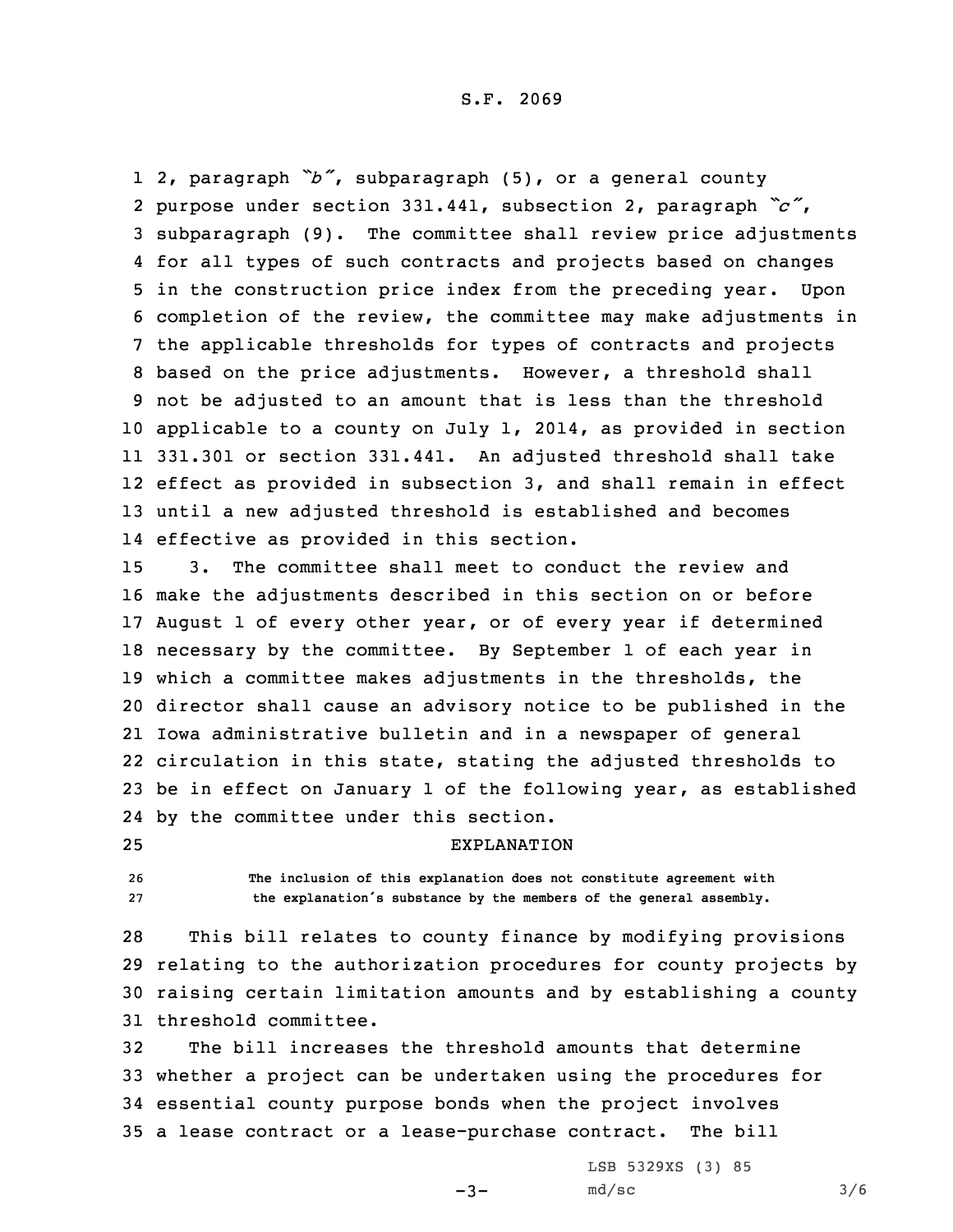S.F. 2069

 increases the threshold amounts in the following manner: For counties with <sup>a</sup> population of 25,000 or less, the threshold amount is increased from \$400,000 to \$1 million; for counties with <sup>a</sup> population of more than 25,000 but not more than 50,000, the threshold amount is increased from \$500,000 to \$2 million; for counties with <sup>a</sup> population of more than 50,000 but not more than 100,000, the threshold amount is increased from \$600,000 to \$3 million; for counties with <sup>a</sup> population of more than 100,000 but not more than 200,000, the threshold amount is increased from \$800,000 to \$4 million; and for counties with <sup>a</sup> population of more than 200,000, the threshold amount is increased from \$1 million to \$5 million.

 The bill modifies the definition of "essential county purpose" to specify that public building projects meet the definition of "essential county purpose" if the principal amount of the bonds does not exceed certain threshold amounts based upon the population of the county. Current law specifies that <sup>a</sup> public building project meets the definition of an "essential county purpose" if the costs of the project do not exceed certain threshold amounts based upon the population of the county.

22 The bill increases the threshold amounts that determine whether <sup>a</sup> public building project is an essential county purpose and whether the board of supervisors may follow the authorization procedures for essential county purpose bonds under Code section 331.443.

 The board may follow the authorization procedures for essential county purpose bonds when the principal amount of the bonds does not exceed the following limits: (1) \$1 million in <sup>a</sup> county having <sup>a</sup> population of 25,000 or less; (2) \$2 million in <sup>a</sup> county having <sup>a</sup> population of more than 25,000 but not more than 50,000; (3) \$3 million in <sup>a</sup> county having <sup>a</sup> population of more than 50,000 but not more than 100,000; (4) \$4 million in <sup>a</sup> county having <sup>a</sup> population of more than 100,000 but not more than 200,000; (5) \$5 million in <sup>a</sup> county having <sup>a</sup>

 $-4-$ 

LSB 5329XS (3) 85  $md/sec$  4/6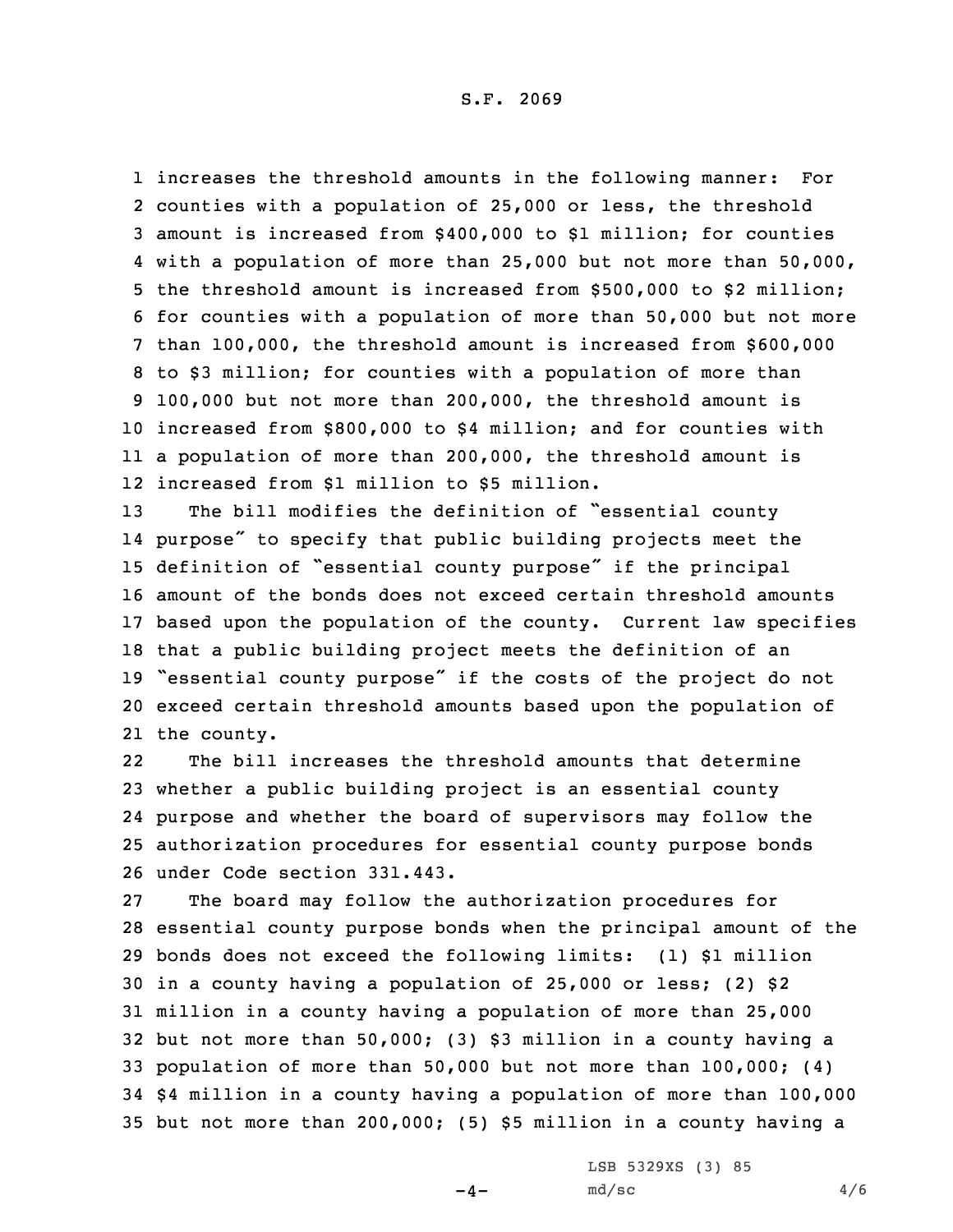1 population of more than 200,000.

2The bill modifies the definition of "general county purpose" to specify that public building projects meet the definition of "general county purpose" if the principal amount of the bonds exceeds certain threshold amounts based upon the population of the county. Current law specifies that <sup>a</sup> public building project meets the definition of "general county purpose" if the costs of the project exceed certain threshold amounts based upon the population of the county.

10 Generally, an essential county purpose bond issuance does 11 not require approval of the voters and <sup>a</sup> general county purpose 12 bond issuance requires approval of the voters.

 The bill directs the director of the department of management to appoint <sup>a</sup> county threshold committee. The committee consists of seven members, three of whom shall be representatives of counties, three of whom shall be representatives of private sector contractor organizations, and the remaining member being the director of the department of management or the director's designee, who shall serve as chairperson of the committee.

21 The committee is required to review the thresholds applicable to county lease and lease-purchase contracts under Code section 331.301 and to county projects defined as essential purposes or general county purposes under Code section 331.441. The committee is required to review price adjustments for all types of such contracts and projects based on changes in the construction price index from the preceding year. Upon completion of the review, the committee may make adjustments in the applicable thresholds based on the price adjustments. However, <sup>a</sup> threshold may not be adjusted to an amount that is less than the threshold applicable to <sup>a</sup> county on July 1, 2014. The committee meets on or before August 1 of every other year, or of every year if determined necessary by the committee. By September 1 of each year in which <sup>a</sup> committee makes adjustments in the thresholds, the director of

 $-5-$ 

LSB 5329XS (3) 85  $md/sec$  5/6